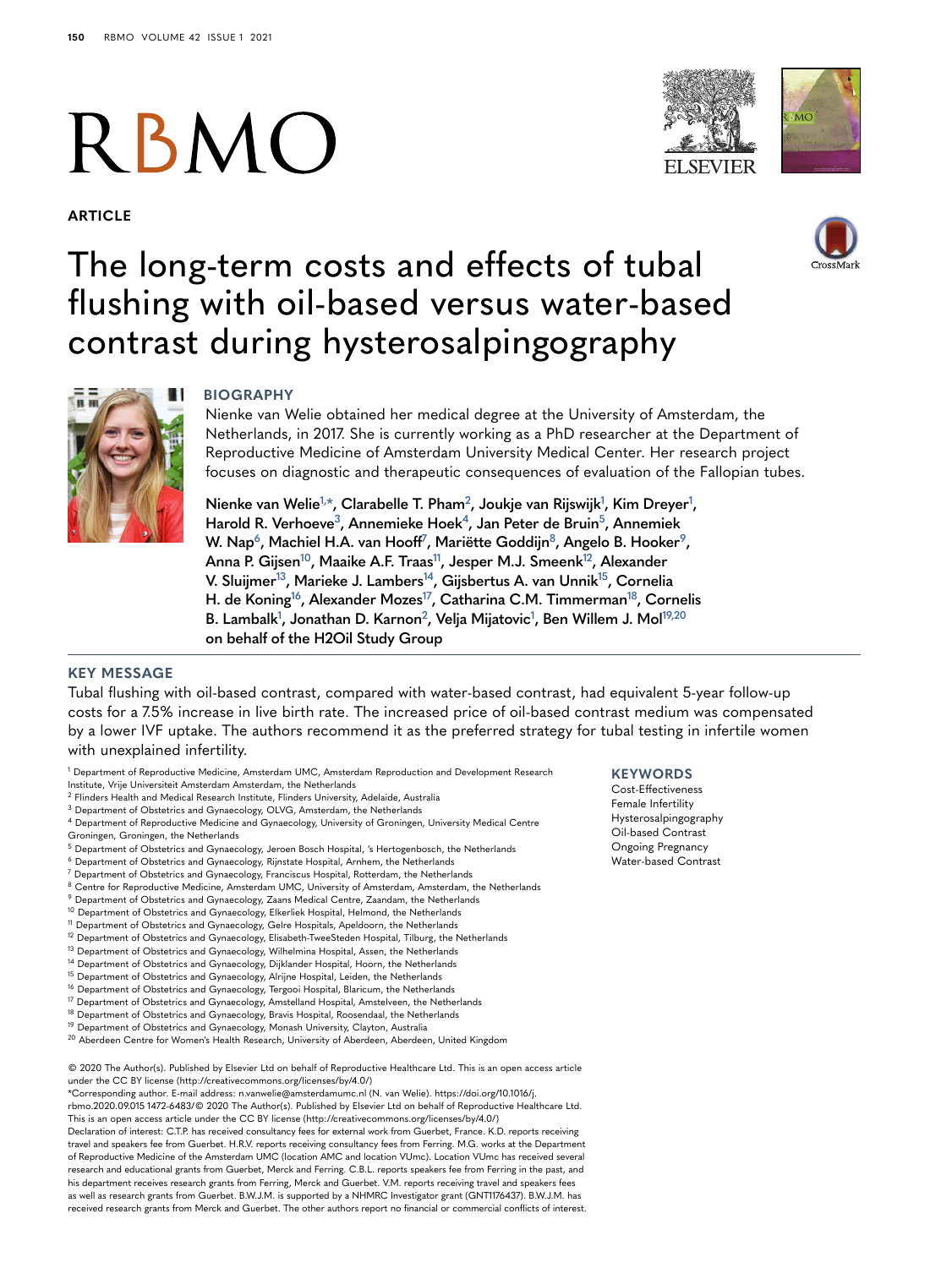#### **ABSTRACT**

**Research question:** What are the long-term costs and effects of oil- versus water-based contrast in infertile women undergoing hysterosalpingography (HSG)?

**Design:** This economic evaluation of a long-term follow-up of a multicentre randomized controlled trial involved 1119 infertile women randomized to HSG with oil- (*n* = 557) or water-based contrast (*n* = 562) in the Netherlands.

**Results:** In the oil-based contrast group, 39.8% of women needed no other treatment, 34.6% underwent intrauterine insemination (IUI) and 25.6% had IVF/intracytoplasmic sperm injection (ICSI) in the 5 years following HSG. In the waterbased contrast group, 35.0% of women had no other treatment, 34.2% had IUI and 30.8% had IVF/ICSI in the 5 years following HSG (*P* = 0.113). After 5 years of follow-up, HSG using oil-based contrast resulted in equivalent costs (mean cost difference –€144; 95% confidence interval [CI] –€579 to +€290; *P* = 0.515) for a 5% increase in the cumulative ongoing pregnancy rate compared with HSG using water-based contrast (80% compared with 75%, Relative Risk (RR) 1.07; 95% CI 1.00–1.14). Similarly, HSG with oil-based contrast resulted in equivalent costs (mean cost difference –€50; 95% CI –€576 to +€475; *P* = 0.850) for a 7.5% increase in the cumulative live birth rate compared with HSG with water-based contrast (74.8% compared with 67.3%, RR 1.11; 95% CI 1.03–1.20), making it the dominant strategy. Scenario analyses suggest that the oil-based contrast medium is the dominant strategy up to a price difference of €300.

**Conclusion:** Over a 5-year follow-up, HSG with an oil-based contrast was associated with a 5% increase in ongoing pregnancy rate, a 7.5% increase in live birth rate and similar costs to HSG with water-based contrast.

#### **INTRODUCTION**

raditionally, assessment of<br>the Fallopian tubes is an<br>important part of the fertility<br>workup in infertile women.<br>Hysterosalpingography (HSG) is one of the the Fallopian tubes is an important part of the fertility workup in infertile women. most commonly applied outpatient clinic tubal patency tests in many countries and can be performed with either oil-based or water-based contrast medium (*[Cundiff](#page-6-0)  [et al., 1995](#page-6-0)*). HSG was initially introduced as a diagnostic test, but possible therapeutic effects of tubal flushing have been suggested in literature for many years, especially with the use of oil-based contrast (*[Mohiyiddeen et al., 2015](#page-6-1)*; *[Watson](#page-7-0)  [et al., 1994](#page-7-0)*; *[Weir and Weir, 1951](#page-7-1)*,).

In 2017, a large randomized controlled trial (RCT) in the Netherlands, the H2Oil study, confirmed that HSG with oil-based contrast (Lipiodol Ultra-Fluid; Guerbet, France) resulted in 10% higher 6-month ongoing pregnancy and live birth rates compared with HSG with water-based contrast (Telebrix Hystero; Guerbet, France) (*[Dreyer et al., 2017](#page-6-2)*). A costeffectiveness analysis of the H2Oil study showed that HSG using an oil-based contrast was a cost-effective strategy after a 6-month (short-term) follow-up, with an incremental cost of US\$8198 for an additional ongoing pregnancy compared with HSG using a water-based contrast (*[van Rijswijk et al., 2018](#page-7-2)*).

Considering these results, tubal flushing with oil-based contrast is gaining popularity, and two meta-analyses have recently been published on this topic (*[Fang et al., 2018](#page-6-3)*; *[Wang et al., 2019](#page-7-3)*).

However, the follow-up duration of the included studies varies widely, and none of the included studies addressed the possible long-term effects of tubal flushing. Evidence regarding long-term fertility-enhancing effects of tubal flushing was insufficient until recently. In 2020 van Rijswijk and colleagues published the H2Oil long-term follow-up study, comparing the effects of oil- versus water-based contrast medium at HSG up to 5 years after randomization in the H2Oil study (*[van Rijswijk et al., 2020](#page-7-4)*). This follow-up study showed a higher 5-year cumulative ongoing pregnancy rate, a shorter time to pregnancy and a higher chance of a natural conception in favour of oil-based contrast up to 5 years after randomization. However, the long-term costs and effects of oil-based contrast have not yet been studied. The control of costs is important to facilitate access to effective fertility care. In view of increasing healthcare costs (*[Organisation](#page-7-5)  [for Economic Co-operation and](#page-7-5)  [Development, 2017](#page-7-5)*), it is important to investigate and compare the long-term costs and effects of the two different types of contrast medium. The aim of this study is to assess the long-term costs and effects of HSG with oil-based contrast versus water-based contrast in a long-term cost-effectiveness analysis.

#### **MATERIALS AND METHODS**

This study involved an economic evaluation of the long-term followup of the H2Oil study (Netherlands Trial Register (NTR) 6577, [http://www.](http://www.trialregister.nl) [trialregister.nl\)](http://www.trialregister.nl) of participants in the H2Oil study (NTR 3270). Reproductive outcome data up to 5 years after randomization were collected. Details of the H2Oil study and H2Oil follow-up study have been published elsewhere (*[Dreyer et al., 2017](#page-6-2)*; *[van Rijswijk et al.,](#page-7-4)  [2020](#page-7-4)*). This study was investigator initiated, and the research protocol was approved by the Institutional Review Board of the Amsterdam University Medical Centre – VU University Medical Centre (reference 2017.221, dated 14 June 2017). In this article, the trial essentials are briefly discussed.

#### **Patients and study procedures**

Infertile women between 18 and 39 years of age with an ovulatory cycle and an indication for tubal patency testing by HSG were eligible for the H2Oil study. Couples with male infertility (total motile sperm count after sperm washing of less than 3 million spermatozoa per millilitre), endocrine disorders (e.g. polycystic ovary syndrome, diabetes, hyperthyroidism or hyperprolactinaemia), iodine allergy or a high risk of tubal pathology (a history of pelvic inflammatory disease, previous *Chlamydia* infection or known endometriosis) were excluded. After informed consent, women were randomized to the use of oil-based contrast (Lipiodol Ultra Fluid; Guerbet, France) or water-based contrast (Telebrix Hystero; Guerbet, France) during HSG in a 1:1 ratio, and HSG was performed according to local protocols (*[Dreyer](#page-6-2)  [et al., 2017](#page-6-2)*; *[van Rijswijk et al., 2020](#page-7-4)*).

#### **Infertility treatments**

Fertility treatment advice within the 12 months after HSG was based on the standard Hunault prediction for natural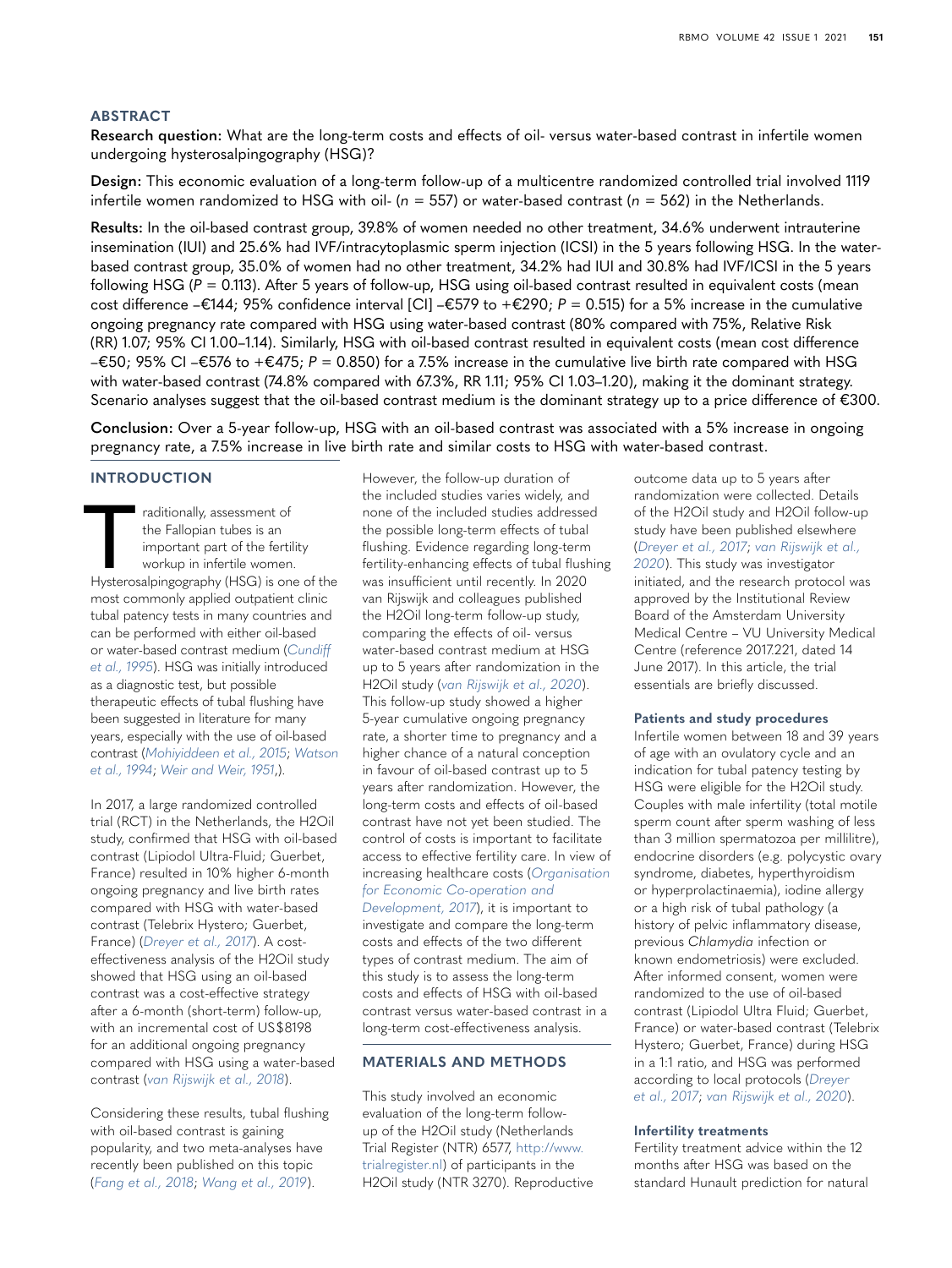#### <span id="page-2-0"></span>**TABLE 1 UNIT COSTS FOR THE CONTRAST MEDIUM INTERVENTION, INFERTILITY TREATMENTS, AND PREGNANCY AND DELIVERY OR MISCARRIAGE (€)**

| Unit costs $(\epsilon)$ | <b>Source</b>              |
|-------------------------|----------------------------|
|                         |                            |
| 225                     | Guerbet, France            |
| 12                      | Guerbet, France            |
|                         |                            |
| 300                     | Tjon-Kon-Fat et al. (2015) |
| 3,000                   | Tjon-Kon-Fat et al. (2015) |
| 3,300                   | Tjon-Kon-Fat et al. (2015) |
|                         |                            |
| 3,320                   | Lukassen et al. (2004)     |
| 17,540                  | Lukassen et al. (2004)     |
| 1,730                   | Graziosi et al. (2005)     |
|                         |                            |

Unit costs indexed to 2018 Euro prices.

#### conception (*[Hunault et al., 2005](#page-6-4)*).

This prognostic model is widely used in the Netherlands as a decision aid. Depending on the results of the HSG, women received expectant management for 6 months if their prognosis for natural conception was good (>30% in 12 months), or underwent intrauterine insemination (IUI) if their prognosis for natural conception was less than 30% or 6 months of expectant management had elapsed (*[Hunault et al., 2005](#page-6-4)*). Women underwent IVF/intracytoplasmic sperm injection (ICSI) if there was bilateral tubal occlusion, semen analysis during IUI showed very poor semen quality or there had been six failed IUI cycles (*[van Rijswijk](#page-7-4)  [et al., 2020](#page-7-4)*). The main outcome was first ongoing pregnancy after HSG, defined as a positive fetal heartbeat on ultrasound after 12 weeks of gestation. Secondary outcomes were live birth, defined as a live birth after 24 weeks of gestation, multiple pregnancy rate and miscarriage rate. Additional secondary outcomes measured in the H2Oil study were not considered in this economic evaluation.

#### **Economic evaluation**

The economic evaluation was performed from the healthcare system perspective. The analysis was conducted according to the International Society for Pharmacoeconomics and Outcomes Research (ISPOR) guidelines (*[McGhan](#page-6-5)  [et al., 2009](#page-6-5)*), and the report followed the Consolidated Health Economic Evaluation Reporting Standards statement (*[Husereau et al., 2013](#page-6-6)*).

For the primary outcome of first ongoing pregnancy leading to live birth, the total

direct medical costs for each participant included those for the contrast medium intervention and infertility treatments and miscarriage in the 5 years since randomization. An additional analysis included the direct medical costs related to pregnancy and delivery to assess the costs associated with achieving a live birth.

Data on resource use were obtained by reviewing each participant's electronic medical records; in addition, a questionnaire was sent to all H2Oil participants to collect information supplementary to their medical record (*[van Rijswijk et al., 2020](#page-7-4)*). For each participant, the type and number of interventions received either until the first ongoing pregnancy or within 5 years since randomization were registered, as was whether a single or multiple (twin) live births were achieved. The costs for each parameter were derived from three previous publications (*[Graziosi](#page-6-7)  [et al., 2005](#page-6-7)*; *[Lukassen et al., 2004](#page-6-8)*; *[Tjon-Kon-Fat et al., 2015](#page-7-6)*). The costs for the contrast media were provided by the manufacturer (Guerbet, France). The cost parameters and unit costs included in the economic evaluation for the follow-up study (expressed in euros) are presented in **[TABLE 1](#page-2-0)**. All calculations were standardized to 2018 prices using consumer price index data. Three main cost categories were used: contrast media, infertility treatments, and pregnancy and delivery or miscarriage.

#### **Statistical analysis**

The mean costs and outcomes for each treatment group were compared.

Incremental cost-effectiveness ratios and 95% confidence intervals (CI) were calculated by dividing the difference in total costs by the difference in outcome between the two groups. Bootstrapping (using 1000 resamples) was used to represent the joint uncertainty around the incremental costs and outcomes. A cost-effectiveness plane was generated to graphically represent the difference in costs and outcomes between oil-based and water-based contrast media and the uncertainty around the expected costs and expected effects associated with each intervention. Cost-effectiveness acceptability curves were also generated to indicate the probability that use of the oil-based contrast medium would be cost-effective compared with waterbased contrast medium for a range of values representing the willingness to pay for ongoing pregnancy and live birth. Statistical analyses were performed using Stata Statistical Software, version 15 (StataCorp, USA) and Microsoft Excel 2016 (Microsoft Corporation, USA). Data were analysed using the intention to treat principle.

#### **Scenario analyses**

As a comparison, scenario analyses were undertaken to determine the impact of the difference in contrast media cost on the cost-effectiveness. The base case difference in the costs of the contrast media was €213, values ranging from €0 to €500 were tested.

#### **RESULTS**

#### **Study population**

Between February 2012 and October 2014, 1119 women were randomly assigned to HSG with oil-based contrast (*n* = 557) or water-based contrast (*n* = 562). The baseline characteristics were similar across the two groups (Supplementary Table S1). Five women were lost to follow-up within the first 6 months: two from the oil group and three from the water group. Due to the low number of missing values, missing data were not imputed. Thus, the analyses were undertaken on 555 women in the oil group and 559 women in the water group (1114 in total).

Participants' characteristics and trial follow-up outcomes, including infertility treatments after HSG, are summarized in Supplementary Table S1. Of the women in the oil-based contrast medium group, 39.8% had no other treatment,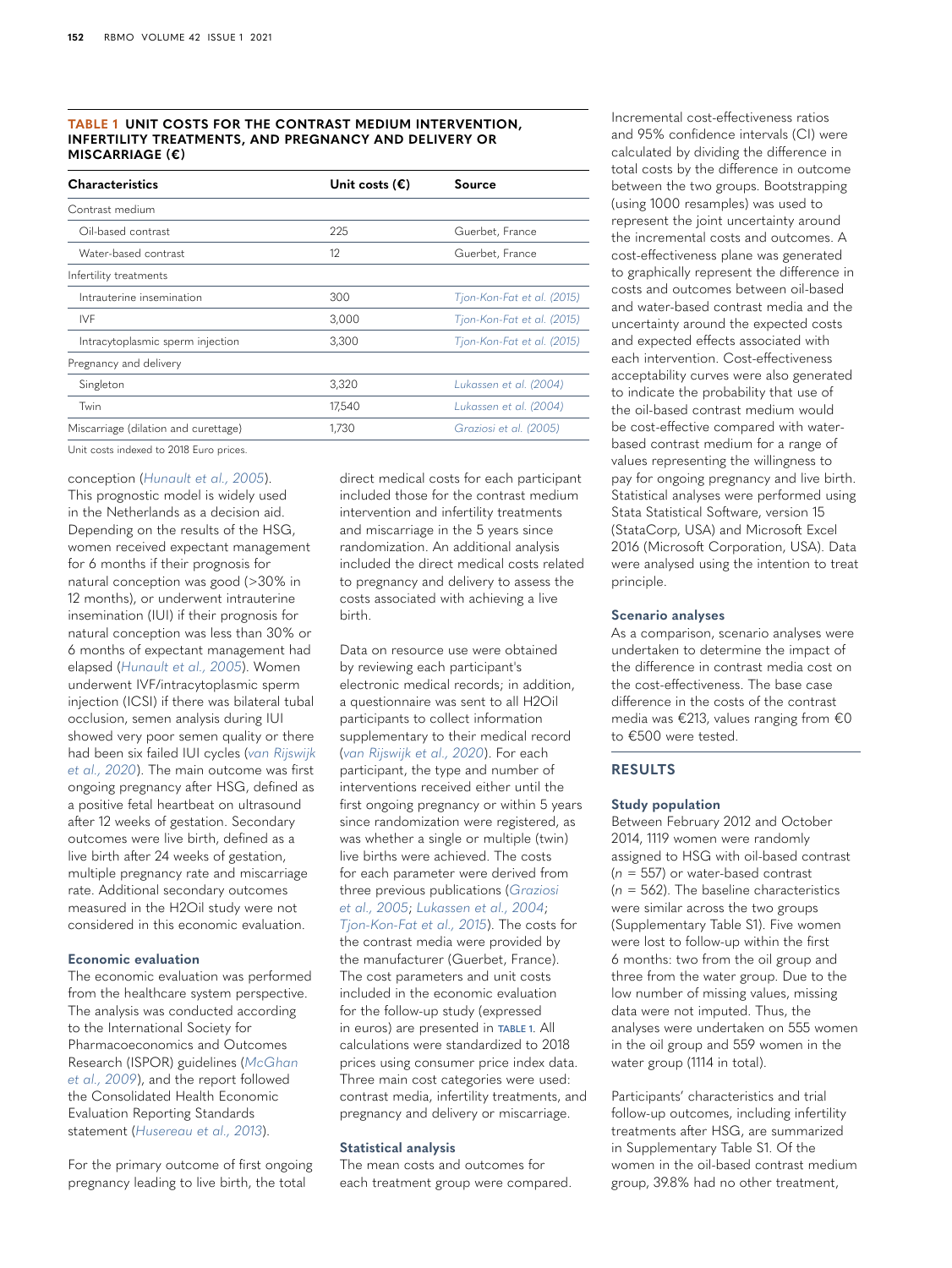| Cost parameter                      | Oil group ( $n = 555$ ) ( $\epsilon$ ) | Water group ( $n = 559$ ) ( $\epsilon$ ) | Mean difference (95% CI),<br>P-value $(\epsilon)$ |
|-------------------------------------|----------------------------------------|------------------------------------------|---------------------------------------------------|
| Contrast medium                     | 225                                    | 12                                       | 213                                               |
| Infertility treatments              | 2102 (3539)                            | 2459 (3848)                              | $-357$ ( $-792$ to 77), $P = 0.107$               |
| Total costs (for ongoing pregnancy) | 2327 (3539)                            | 2471 (3848)                              | $-144$ ( $-579$ to 290), $P = 0.515$              |
| Miscarriage                         | 212 (568)                              | 254 (613)                                | $-42$ (-111 to 28), $P = 0.238$                   |
| Pregnancy and delivery              | 2713 (2388)                            | 2577 (2859)                              | 136 ( $-174$ to 446), $P = 0.390$                 |
| Total costs (for live birth)        | 5252 (4062)                            | 5302 (4833)                              | $-50$ ( $-576$ to 475), $P = 0.850$               |
|                                     |                                        |                                          |                                                   |

#### <span id="page-3-0"></span>**TABLE 2 COMPARISON OF MEAN COSTS PER WOMAN FOR THE TWO TREATMENT GROUPS IN EUROS**

Data are presented as mean and standard deviation, unless otherwise specified.

CI, confidence interval.

34.6% underwent IUI and 25.6% had IUI followed by IVF/ICSI or IVF/ICSI alone in the 5 years following HSG. In comparison, of the women in the waterbased contrast medium group, 35.0% had no other treatment, 34.2% had IUI and 30.8% had IUI followed by IVF/ICSI or IVF/ICSI alone in the 5 years following HSG  $(P = 0.113)$ . The ongoing pregnancy rates within the 5 years were 80% in the oil-based contrast group and 75% in the water-based contrast group (Relative Risk (RR) 1.07; 95% CI 1.00–1.14). The live birth rates within the 5 years were 75% in the oil-based contrast group and 67% in the water-based contrast group (RR 1.11; 95% CI 1.03–1.20). Information on live birth was missing in 20 ongoing pregnancies in the oil group versus 33 ongoing pregnancies in the water group. The multiple pregnancy and miscarriage rates within the 5 years were low and did not differ significantly. Median followup was 45.3 months in the oil-based contrast group and 46.7 months in the water-based contrast group.

#### **Costs and effects (oil-based contrast versus water-based contrast)**

After 5 years of follow-up, the difference in the proportion of women with an ongoing pregnancy was 5.0% (95% CI 0.03–9.9%; 80.0% in the oil group versus 75.0% in the water group) and with a live birth was 7.5% (95% CI 2.1–12.5%; 74.8% in the oil group versus 67.3% in the water group).

A comparison of the mean costs per woman by cost category for the two treatment groups is provided in **[TABLE 2](#page-3-0)**. The mean costs per woman were lower in the oil-based contrast group than in the water-based contrast group for ongoing pregnancy (mean cost difference –€144; 95% CI –€579 to +€290;  $P = 0.515$ ). For the oil-based group, the higher cost for the contrast medium

(€225) was offset by more women requiring no other treatment (i.e. 39.8% conceived naturally) and fewer women having IVF/ICSI (25.6%). The water-based group had a lower contrast medium cost (€12) but more women had IVF/ICSI (30.8%) and fewer women conceived naturally (35.0%). The proportion of women having IUI was similar across the two treatment groups.

Similarly, for live birth, the mean costs per woman were lower in the oil-based contrast group than in the water-based contrast group (mean cost difference –€50; 95% CI –€576 to +€475; *P* = 0.850). The smaller difference in mean costs was due to the increased costs for pregnancy and delivery as a result of the increase in live births in the oil-based group. Thus, after 5 years of follow-up, HSG using an oil-based contrast medium was considered the dominant strategy over HSG using a water-based contrast medium, with comparable costs and higher ongoing pregnancy and live birth rates.

The bootstrap samples were located in the eastern quadrants, indicating that there is little uncertainty regarding the effectiveness of the oil-based contrast medium (**[FIGURE 1](#page-4-0)**). The spread of the bootstrap samples across the north and south-eastern quadrants indicates that there is uncertainty regarding the cost difference between women receiving water- and oil-based contrast media (**[FIGURE 1](#page-4-0)**). Given the cost-effectiveness acceptability curves presented in **[FIGURE 2](#page-4-1)**, if the maximum acceptable ratio is €4000 per additional ongoing pregnancy or live birth, the probability that the use of an oil-based contrast medium is cost-effective compared with a water-based contrast medium is 0.9. Alternatively, this can be interpreted as there being a 90% chance that the

potential additional cost of an oil-based contrast medium, compared with a water-based contrast medium, is less than €4000 per additional ongoing pregnancy or live birth. The costs associated with pregnancy and delivery had the greatest impact on the costeffectiveness of the oil-based contrast medium compared with the water-based contrast medium (**[TABLE 2](#page-3-0)**).

#### **Scenario analyses**

The impact of the difference in contrast media costs on cost-effectiveness is presented in Supplementary Table S2. If there is no difference in the cost of contrast medium, the oil-based contrast medium is the dominant strategy for both ongoing pregnancy and live birth until a cost difference of €300, at which the oil-based contrast medium is no longer less costly and more effective, with a mean incremental cost-effectiveness ratio of €493 for an additional live birth.

#### **DISCUSSION**

An economic evaluation was performed alongside a long-term follow-up study of an RCT including infertile women scheduled for HSG with oil-based versus water-based contrast medium during a fertility workup. Women allocated to HSG with oil-based contrast medium had higher ongoing pregnancy and live birth rates than women allocated to HSG with water-based contrast for equivalent costs. After 5 years of follow-up, HSG with oil-based contrast resulted in equivalent costs (mean cost difference –€144; 95% CI –€579 to +€290; *P* = 0.515) for a 5% higher cumulative ongoing pregnancy rate. Similarly, HSG with oil-based contrast lead to equivalent costs (mean cost difference –€50; 95% CI –€576 to +€475; *P* = 0.850) for a 7.5% higher cumulative live birth rate compared with HSG with water-based contrast. These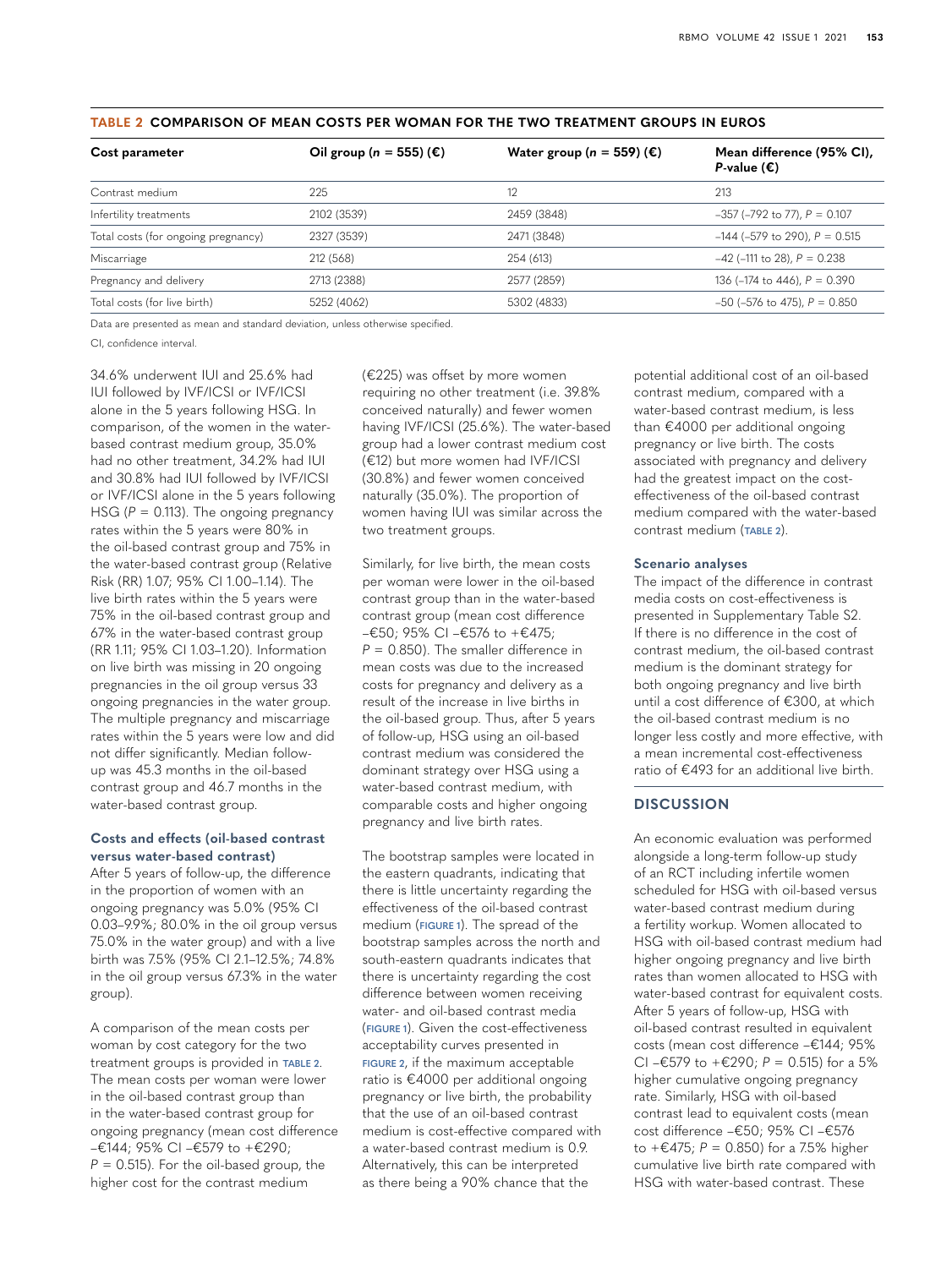

<span id="page-4-0"></span>**FIGURE 1** The cost-effectiveness plane representing the costs and effects of the oil-based contrast medium relative to the water-based contrast medium and the uncertainty around the incremental cost-effectiveness ratios. Estimates in the north-western quadrant of the cost-effectiveness plane indicate that the intervention is less effective and more costly; estimates in the south-western quadrant indicate that it is less effective and less costly; estimates in the south-eastern quadrant indicate that is is more effective and less costly; and estimates in the north-eastern quadrant indicate that it is more effective and more costly. Closed circles represent the base case incremental cost-effectiveness ratio (ICER) estimate; open circles represent the uncertainty around each ICER.



<span id="page-4-1"></span>**FIGURE 2** Cost-effective acceptability curves for ongoing pregnancy and live birth, indicating the probability that using oil-based contrast medium is cost-effective regarding ongoing pregnancy (dotted lines) and live birth (solid lines) after 3–5 years of follow-up, given alternative monetary values.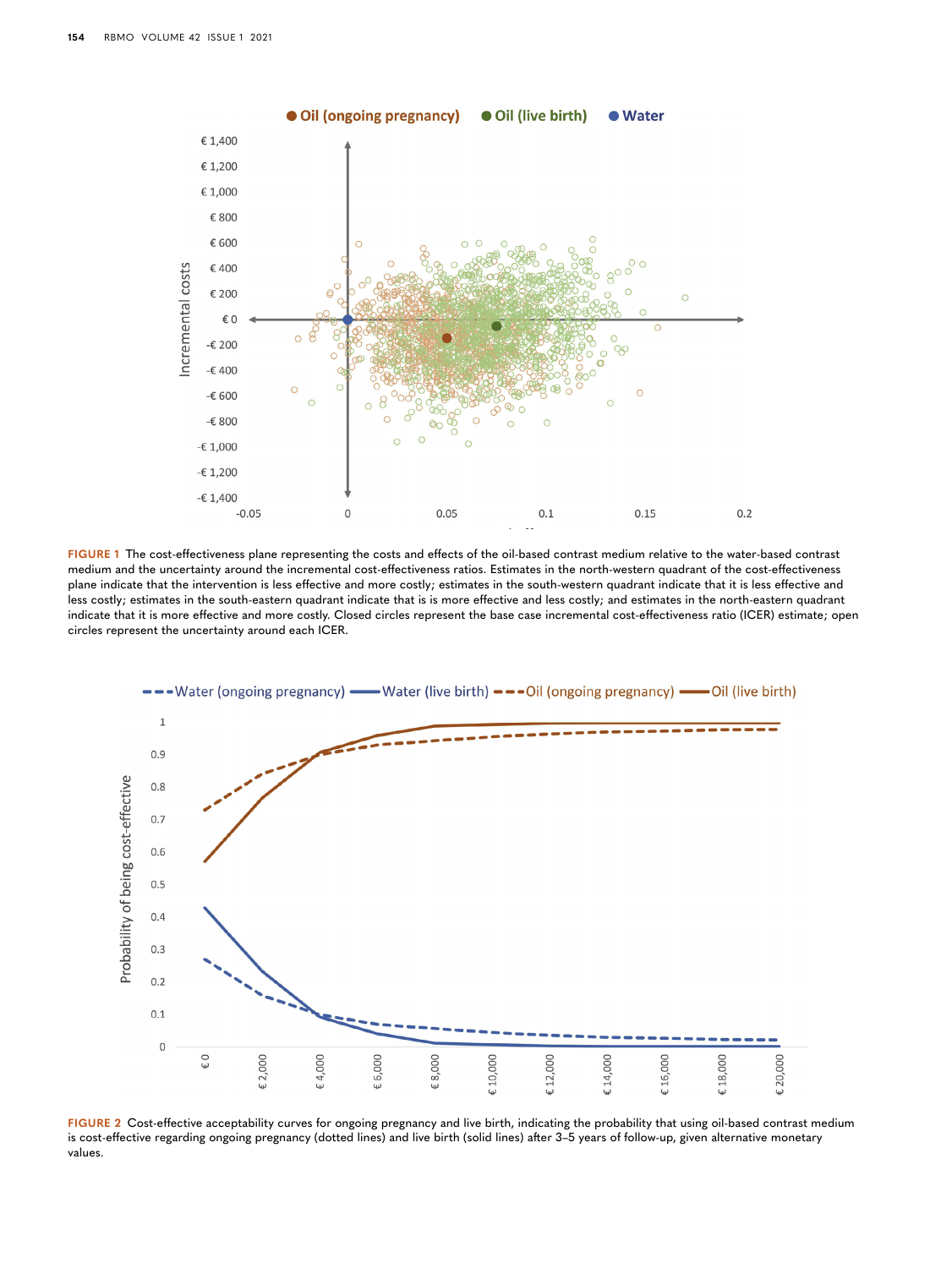differences make HSG with oil-based contrast the dominant strategy in infertile women with unexplained or mild male factor infertility.

This study has several strengths, but also some limitations. Its main strength is that this follow-up study was based on a large multicentre RCT investigating the effects of oil-based versus waterbased contrast with prospective and retrospective registration of resource use. The lost to follow-up at 6 months was lower in this follow-up study (two in the oil group versus three in the water group) than in the original H2Oil trial (five in the oil group versus 11 in the water group), so more data were available combining information from the medical files and the returned questionnaires. Furthermore, studies regarding the long-term costs and effects of oil- versus water-based contrast were lacking, and this study contributes to the counselling of couples undergoing tubal patency testing during fertility workup as well as giving guidance to healthcare policy makers.

A limitation of the study is that data regarding the long-term follow-up were collected retrospectively by reviewing medical files and sending women a questionnaire, resulting in variable durations of follow-up. However, the median time to follow-up was comparable between the two groups, which allowed a comparison between absolute ongoing pregnancy and live birth rates. Furthermore, information on live birth was missing in 20 ongoing pregnancies in the oil group versus 33 ongoing pregnancies in the water group, either because there was no response on the questionnaire or because the woman was still pregnant at time of data collection. If it is assumed that all who were missing had a live birth, the difference in live birth between the oil and water groups would be 5% (the same as the difference in ongoing pregnancy), and the costs for pregnancy and delivery would increase accordingly.

Second, this economic evaluation focused on the direct medical costs and did not include potential indirect costs for patients and society (e.g. loss of productivity during pregnancy and delivery) as these data were not collected during the trial follow-up. It might be expected that, over a 3- to 5-year period, the cost difference could increase in the case of more ongoing pregnancies and subsequently more hospital visits, transportation costs and productivity loss. On the other hand, visiting a fertility clinic and undergoing assisted reproductive technology (ART) also increases transportation costs and productivity loss.

Third, as this study was executed in the Netherlands, Netherlands-based costs were used. The price difference between oil-based and water-based contrast media was €213 (€225 versus €12). Globally, however, the cost differences of the two contrast media vary widely, thus limiting the generalizability of the data. Therefore, scenario analyses were performed illustrating the impact of the difference in contrast medium cost on cost-effectiveness, to make the results data applicable to other countries. HSG with oil-based contrast is cost-effective with a price difference of €300 or lower. However, in countries with high price differences, HSG with oil-based contrast is less cost-effective, and implementation depends on what society is willing to pay for an additional child.

Fourth, this study was limited to women at low risk of tubal pathology, less than 39 years of age and with no known endocrinological diseases. The findings should therefore not be generalized to other groups of infertile women.

A comparison of the results can be made with those of other studies. At 6 months, HSG using oil-based contrast is a costeffective strategy compared with the use of water-based contrast, if society is willing to pay US\$8198 per extra ongoing pregnancy (*[van Rijswijk et al., 2018](#page-7-2)*). The cost difference between the two types of contrast media is globally the highest in the USA (US\$900), and ART costs in the USA are much higher than those in Europe. HSG using oil-based contrast leads to more natural and IUI-conceived pregnancies and fewer IVF or ICSIconceived pregnancies in the long term. The cost-effectiveness of this strategy would be largely influenced by the costs of the oil-based contrast medium and the healthcare costs associated with pregnancy and delivery.

Two studies have evaluated the costeffectiveness of tubal patency testing during fertility workup (*[Mol et al., 2001](#page-6-9)*; *[Verhoeve et al., 2013](#page-7-7)*). Both studies evaluated different scenarios for the live birth rate within 3 years after fertility workup, i.e. expectant management without diagnostics, immediate IVF without diagnostics, delayed IVF without diagnostics, HSG and IVF, laparoscopy and IVF, etc. Mol and colleagues found *Chlamydia* antibody testing during fertility workup to be less costly compared with HSG in women with a good fertility prospects, whereas immediate HSG was advised in women with relatively poor fertility prospects (*[Mol et al., 2001](#page-6-9)*). Verhoeve and coworkers found that not performing a diagnostic tubal patency test but delaying IVF was the most cost-effective strategy in women younger than 38 years of age. In women above 38 years of age, no diagnostic tubal patency test and immediate IVF was the most cost-effective strategy (*[Verhoeve et al.,](#page-7-7)  [2013](#page-7-7)*). However, these cost-effectiveness analyses did not take the type of contrast medium into account or the fertilityenhancing effect of oil-based contrast. Nevertheless, recent studies have shown a fertility-enhancing effect of tubal flushing itself independent of the type of contrast medium. The effect was more prominent with an oil-based contrast medium (*[Dreyer et al., 2019](#page-6-10)*; *[Wang et al.,](#page-7-3)  [2019](#page-7-3)*).

Implications for treatment can also be seen from the results of the current study. After 5 years of follow-up, HSG with oil-based contrast resulted in higher cumulative live birth rates compared with HSG with water-based contrast at an equivalent cost. The higher price of oil-based contrast was compensated by lower IVF or ICSI uptake in the oil group. More couples conceived naturally or by IUI after HSG with oil-based contrast, and fewer couples conceived by IVF or ICSI after HSG with oil-based contrast. This therefore suggests that offering women a tubal patency test using oilbased contrast during fertility workup is a good first step before starting ART, especially in countries where ART is not reimbursed. The presumed higher chance of an ongoing pregnancy after HSG could prevent couples from the burdens of ART. Additionally, HSG is a relatively easy procedure and is less timeconsuming. This study's findings can thus be used for counselling infertile couples during fertility workup.

In conclusion, over a 5-year follow-up period, HSG with oil-based contrast had similar costs for a 5% increase in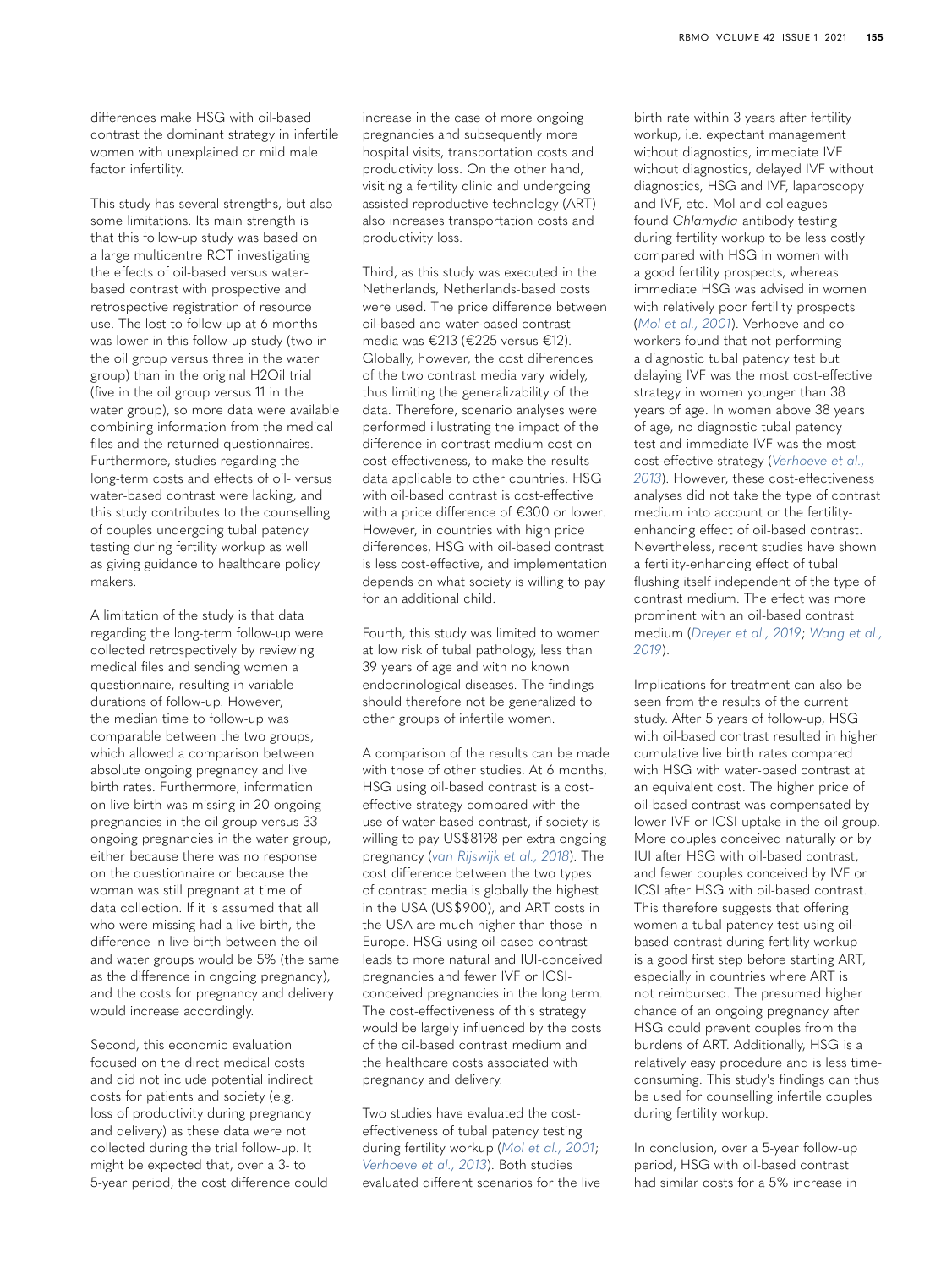the ongoing pregnancy rate and a 7.5% increase in the live birth rate when compared with HSG with a water-based contrast.

#### **ACKNOWLEDGEMENTS**

The authors would like to thank all the participating women, the hospitals and their staff, the research nurses and the staff of the Nationwide Consortium for Women's Health Research (NVOG Consortium; [www.](http://www.zorgevaluatienederland.nl) [zorgevaluatienederland.nl](http://www.zorgevaluatienederland.nl)) for logistical support. Thanks also go to the H2Oil study group collaborators: Nan van Geloven, Jos W. R. Twisk, Peter M. van de Ven and Peter G. A. Hompes for their contributions to this study. The original H2Oil RCT was an investigator-initiated study that was funded by the two academic institutions (AMC and VUmc) of the Amsterdam UMC. The long-term follow-up study and economic analysis, both investigator-initiated studies, were funded by a research grant from Guerbet, France. The funders had no role in study design or collection, analysis or interpretation of the data.

#### **SUPPLEMENTARY MATERIALS**

Supplementary material associated with this article can be found, in the online version, at [doi:10.1016/j.](https://doi.org/10.1016/j.rbmo.2020.09.015) [rbmo.2020.09.015.](https://doi.org/10.1016/j.rbmo.2020.09.015)

#### **APPENDIX: H2OIL STUDY GROUP MEMBERS**

Petra Bourdrez<sup>1</sup>, Angelique J. C. M. van Dongen<sup>2</sup>, Annette E. J. Duijn<sup>3</sup>, Ron J. T. van Golde<sup>4</sup>, Cathelijne F. van Heteren<sup>5</sup>, Mesrure Kaplan<sup>6</sup>, Frederique D. Lichtenbeld<sup>7</sup>, Marie J. Pelinck<sup>8</sup>, Henrike G. M. van Rijnsaardt-Lukassen<sup>9</sup>, Ilse A. J. van Rooij<sup>10</sup> and Rachel Tros.<sup>11</sup>

<sup>1</sup>Department of Obstetrics and Gynaecology, VieCuri Medical Centre, Venlo, the Netherlands.

2Department of Obstetrics and Gynaecology, Hospital Gelderse Vallei, Ede, the Netherlands.

3Vrouwenkliniek Zuidoost, Amsterdam, the Netherlands.

4Department of Obstetrics and Gynaecology, Maastricht UMC, Maastricht, the Netherlands.

5Department of Obstetrics and Gynaecology, Canisius Wilhelmina Hospital, Nijmegen, the Netherlands.

6Department of Obstetrics and Gynaecology, Röpcke-Zweers Hospital, Hardenberg, the Netherlands.

<sup>7</sup>Department of Reproductive Medicine, Amsterdam UMC, Vrije Universiteit Amsterdam, Amsterdam, the Netherlands.

8Department of Obstetrics and Gynaecology, Scheper Hospital, Emmen, the Netherlands.

<sup>9</sup>Department of Obstetrics and Gynaecology, Albert Schweitzer Hospital, Dordrecht, the Netherlands.

<sup>10</sup>Department of Obstetrics and Gynaecology, Elisabeth-TweeSteden Hospital, Tilburg, the Netherlands.

<sup>11</sup>Department of Obstetrics and Gynaecology, Amsterdam UMC, Vrije Universiteit Amsterdam, Amsterdam, the Netherlands.

#### **REFERENCES**

- <span id="page-6-0"></span>[Cundiff, G, Carr, BR, Marshburn, PB](http://refhub.elsevier.com/S1472-6483(20)30520-4/sbref0001) **Infertile [couples with a normal hysterosalpingogram.](http://refhub.elsevier.com/S1472-6483(20)30520-4/sbref0001)  [Reproductive outcome and its relationship to](http://refhub.elsevier.com/S1472-6483(20)30520-4/sbref0001)  [clinical and laparoscopic findings.](http://refhub.elsevier.com/S1472-6483(20)30520-4/sbref0001)** The Journal [of reproductive medicine 1995; 40: 19–24](http://refhub.elsevier.com/S1472-6483(20)30520-4/sbref0001)
- <span id="page-6-2"></span>[Dreyer, K, van Rijswijk, J, Mijatovic, V, Goddijn,](http://refhub.elsevier.com/S1472-6483(20)30520-4/sbref0002)  [M, Verhoeve, HR, van Rooij, IAJ, Hoek, A,](http://refhub.elsevier.com/S1472-6483(20)30520-4/sbref0002)  [Bourdrez, P, Nap, AW, Rijnsaardt-Lukassen,](http://refhub.elsevier.com/S1472-6483(20)30520-4/sbref0002)  [HGM, Timmerman, CCM, Kaplan, M, Hooker,](http://refhub.elsevier.com/S1472-6483(20)30520-4/sbref0002)  [AB, Gijsen, AP, van Golde, R, van Heteren,](http://refhub.elsevier.com/S1472-6483(20)30520-4/sbref0002)  [CF, Sluijmer, AV, de Bruin, JP, Smeenk, JMJ,](http://refhub.elsevier.com/S1472-6483(20)30520-4/sbref0002)  [de Boer, JAM, Scheenjes, E, Duijn, AEJ,](http://refhub.elsevier.com/S1472-6483(20)30520-4/sbref0002)  [Mozes, A, Pelinck, MJ, Traas, MAF, van Hooff,](http://refhub.elsevier.com/S1472-6483(20)30520-4/sbref0002)  [MHA, van Unnik, GA, de Koning, CH, van](http://refhub.elsevier.com/S1472-6483(20)30520-4/sbref0002)  [Geloven, N, Twisk, JWR, Hompes, PGA, Mol,](http://refhub.elsevier.com/S1472-6483(20)30520-4/sbref0002)  BWJ **[Oil-Based or Water-Based Contrast for](http://refhub.elsevier.com/S1472-6483(20)30520-4/sbref0002)  [Hysterosalpingography in Infertile Women.](http://refhub.elsevier.com/S1472-6483(20)30520-4/sbref0002)** N. [Engl. J. Med. 2017; 376: 2043–2052](http://refhub.elsevier.com/S1472-6483(20)30520-4/sbref0002)
- <span id="page-6-10"></span>[Dreyer, K, van Eekelen, R, Tjon-Kon-Fat, RI,](http://refhub.elsevier.com/S1472-6483(20)30520-4/sbref0003)  [van der Steeg, JW, Steures, P, Eijkemans,](http://refhub.elsevier.com/S1472-6483(20)30520-4/sbref0003)  [M, van der Veen, F, Hompes, P, Mol, B,](http://refhub.elsevier.com/S1472-6483(20)30520-4/sbref0003)  van Geloven, N **[The therapeutic effect](http://refhub.elsevier.com/S1472-6483(20)30520-4/sbref0003)  [of hysterosalpingography in couples with](http://refhub.elsevier.com/S1472-6483(20)30520-4/sbref0003)  [unexplained subfertility: a post-hoc analysis](http://refhub.elsevier.com/S1472-6483(20)30520-4/sbref0003)  [of a prospective multi-centre cohort study.](http://refhub.elsevier.com/S1472-6483(20)30520-4/sbref0003)** [Reprod. Biomed. Online 2019; 38: 233–239](http://refhub.elsevier.com/S1472-6483(20)30520-4/sbref0003)
- <span id="page-6-3"></span>[Fang, F, Bai, Y, Zhang, Y, Faramand, A](http://refhub.elsevier.com/S1472-6483(20)30520-4/sbref0004) **Oil[based versus water-based contrast for](http://refhub.elsevier.com/S1472-6483(20)30520-4/sbref0004)  [hysterosalpingography in infertile women:](http://refhub.elsevier.com/S1472-6483(20)30520-4/sbref0004)  [a systematic review and meta-analysis of](http://refhub.elsevier.com/S1472-6483(20)30520-4/sbref0004)  [randomized controlled trials.](http://refhub.elsevier.com/S1472-6483(20)30520-4/sbref0004)** Fertil. Steril. [2018; 110: 153–160](http://refhub.elsevier.com/S1472-6483(20)30520-4/sbref0004)
- <span id="page-6-7"></span>[Graziosi, GC, van der Steeg, JW, Reuwer, PH,](http://refhub.elsevier.com/S1472-6483(20)30520-4/sbref0005)  [Drogtrop, AP, Bruinse, HW, Mol, BW](http://refhub.elsevier.com/S1472-6483(20)30520-4/sbref0005) **Economic [evaluation of misoprostol in the treatment](http://refhub.elsevier.com/S1472-6483(20)30520-4/sbref0005)  [of early pregnancy failure compared to](http://refhub.elsevier.com/S1472-6483(20)30520-4/sbref0005)  [curettage after an expectant management.](http://refhub.elsevier.com/S1472-6483(20)30520-4/sbref0005)** [Hum. Reprod. 2005; 20: 1067–1071](http://refhub.elsevier.com/S1472-6483(20)30520-4/sbref0005)
- <span id="page-6-4"></span>[Hunault, CC, Laven, JS, van Rooij, IA, Eijkemans,](http://refhub.elsevier.com/S1472-6483(20)30520-4/sbref0006)  [MJ, te Velde, ER, Habbema, JD](http://refhub.elsevier.com/S1472-6483(20)30520-4/sbref0006) **Prospective [validation of two models predicting pregnancy](http://refhub.elsevier.com/S1472-6483(20)30520-4/sbref0006)  [leading to live birth among untreated](http://refhub.elsevier.com/S1472-6483(20)30520-4/sbref0006)  subfertile couples.** [Hum. Reprod. 2005; 20:](http://refhub.elsevier.com/S1472-6483(20)30520-4/sbref0006)  [1636–1641](http://refhub.elsevier.com/S1472-6483(20)30520-4/sbref0006)
- <span id="page-6-6"></span>[Husereau, D, Drummond, M, Petrou, S, Carswell,](http://refhub.elsevier.com/S1472-6483(20)30520-4/sbref0007)  [C, Moher, D, Greenberg, D, Augustovski, F,](http://refhub.elsevier.com/S1472-6483(20)30520-4/sbref0007)  [Briggs, AH, Mauskopf, J, Loder, E](http://refhub.elsevier.com/S1472-6483(20)30520-4/sbref0007) **Consolidated [Health Economic Evaluation Reporting](http://refhub.elsevier.com/S1472-6483(20)30520-4/sbref0007)  [Standards \(CHEERS\)–explanation and](http://refhub.elsevier.com/S1472-6483(20)30520-4/sbref0007)  [elaboration: a report of the ISPOR Health](http://refhub.elsevier.com/S1472-6483(20)30520-4/sbref0007)  [Economic Evaluation Publication Guidelines](http://refhub.elsevier.com/S1472-6483(20)30520-4/sbref0007)  [Good Reporting Practices Task Force.](http://refhub.elsevier.com/S1472-6483(20)30520-4/sbref0007)** Value in [health: the journal of the International Society](http://refhub.elsevier.com/S1472-6483(20)30520-4/sbref0007)  [for Pharmacoeconomics and Outcomes](http://refhub.elsevier.com/S1472-6483(20)30520-4/sbref0007)  [Research 2013; 16: 231–250](http://refhub.elsevier.com/S1472-6483(20)30520-4/sbref0007)
- <span id="page-6-8"></span>[Lukassen, HG, Schonbeck, Y, Adang, EM, Braat,](http://refhub.elsevier.com/S1472-6483(20)30520-4/sbref0008)  [DD, Zielhuis, GA, Kremer, JA](http://refhub.elsevier.com/S1472-6483(20)30520-4/sbref0008) **Cost analysis [of singleton versus twin pregnancies after](http://refhub.elsevier.com/S1472-6483(20)30520-4/sbref0008)  in vitro fertilization.** [Fertil. Steril. 2004; 81:](http://refhub.elsevier.com/S1472-6483(20)30520-4/sbref0008)  [1240–1246](http://refhub.elsevier.com/S1472-6483(20)30520-4/sbref0008)
- <span id="page-6-5"></span>[McGhan, WF, Al, M, Doshi, JA, Kamae, I, Marx,](http://refhub.elsevier.com/S1472-6483(20)30520-4/sbref0009)  SE, Rindress, D **[The ISPOR Good Practices for](http://refhub.elsevier.com/S1472-6483(20)30520-4/sbref0009)  [Quality Improvement of Cost-Effectiveness](http://refhub.elsevier.com/S1472-6483(20)30520-4/sbref0009)  [Research Task Force Report.](http://refhub.elsevier.com/S1472-6483(20)30520-4/sbref0009)** Value in health: [the journal of the International Society for](http://refhub.elsevier.com/S1472-6483(20)30520-4/sbref0009)  [Pharmacoeconomics and Outcomes Research](http://refhub.elsevier.com/S1472-6483(20)30520-4/sbref0009)  [2009; 12: 1086–1099](http://refhub.elsevier.com/S1472-6483(20)30520-4/sbref0009)
- <span id="page-6-1"></span>[Mohiyiddeen, L, Hardiman, A, Fitzgerald, C,](http://refhub.elsevier.com/S1472-6483(20)30520-4/sbref0010)  [Hughes, E, Mol, BW, Johnson, N, Watson, A](http://refhub.elsevier.com/S1472-6483(20)30520-4/sbref0010) **[Tubal flushing for subfertility.](http://refhub.elsevier.com/S1472-6483(20)30520-4/sbref0010)** The Cochrane [database of systematic reviews 2015Cd003718](http://refhub.elsevier.com/S1472-6483(20)30520-4/sbref0010) [Mol, BW, Collins, JA, Van Der Veen, F,](http://refhub.elsevier.com/S1472-6483(20)30520-4/sbref0011)
- <span id="page-6-9"></span>Bossuyt, PM **[Cost-effectiveness of](http://refhub.elsevier.com/S1472-6483(20)30520-4/sbref0011)**